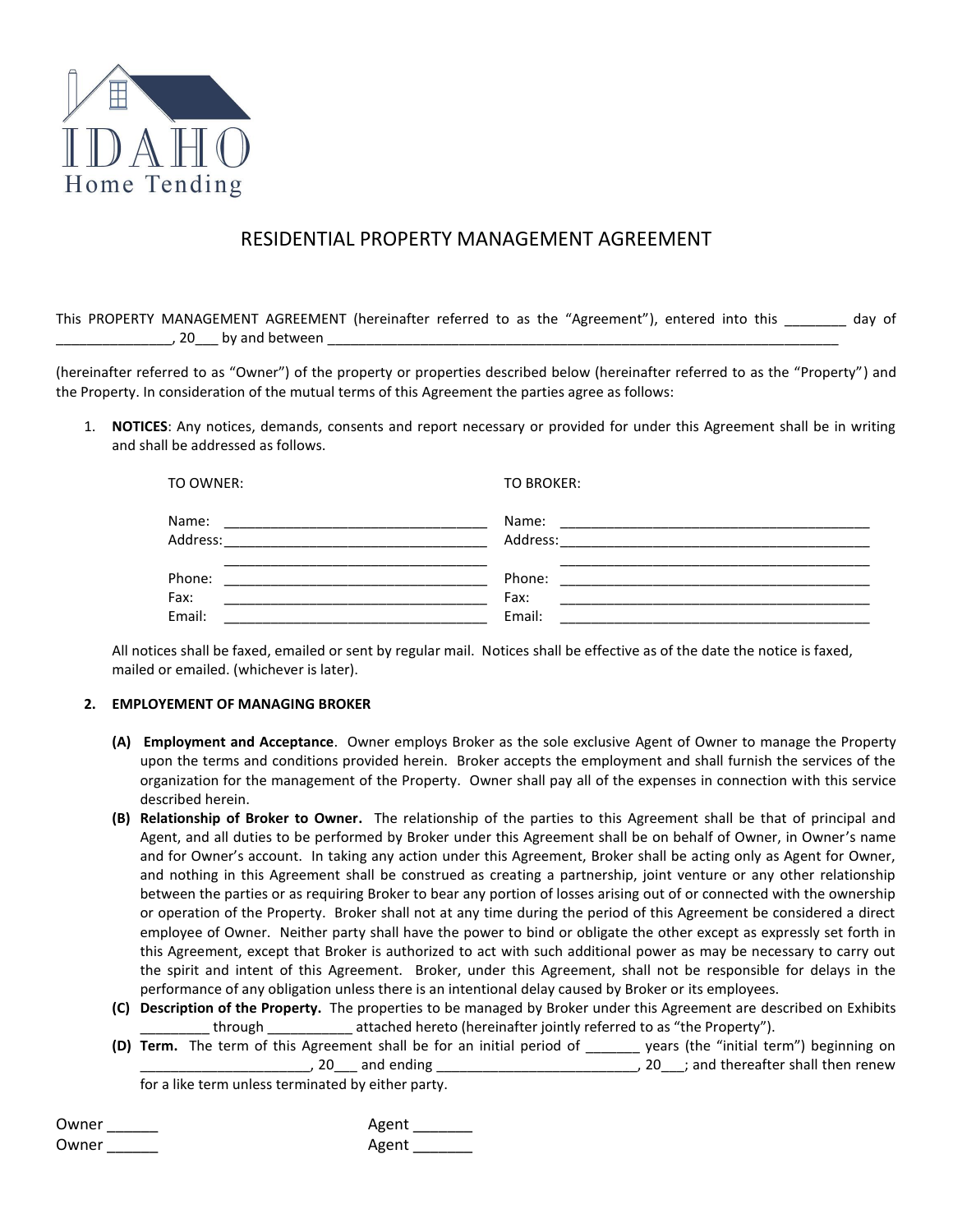- **3. BROKER COMPENSATION AND EXPENSES.** As compensation for the services rendered by Broker under this Agreement (and exclusive of reimbursement of the expenses to which Broker is entitled hereunder), Owner shall pay Broker as follows:
	- **(A) Management Services.** Broker shall be paid the greater of \$\_\_\_\_\_\_\_\_\_\_\_\_ per month or \_\_\_\_\_\_\_\_\_\_% of the monthly gross collected rents. Payments due Broker for periods of less than the scheduled rental periods shall be prorated.
	- **(B) Leasing.** For the procurement of a Tenant(s) for whom a lease is signed, Broker shall be paid a leasing fee as follows: \$\_\_\_\_\_\_\_\_\_\_\_\_\_\_\_\_ - OR-\_\_\_\_\_\_\_\_\_\_% of the monthly rent –OR- \_\_\_\_\_\_\_\_\_\_\_% of the annual rent. Owner also authorizes payment of an MLS referral commission to the referring Broker not to exceed \$
	- **(C) Lease Renewals.** For Lease renewals, Broker shall be paid a leasing fee of \$\_\_\_\_\_\_\_\_\_\_\_\_\_\_\_ -OR- \_\_\_\_\_\_\_\_\_\_\_\_\_\_% of the monthly rent –OR- \_\_\_\_\_\_\_\_\_\_\_\_% of the annual scheduled rent.
	- **(D) Advertising.** Owner agrees to pay in advance for all newspaper classified advertisements placed on Owner's behalf and to pay the Multiple Listing Service real estate commission to any real estate Broker including Broker's leasing staff, who brings a qualified tenant that results in a signed lease. Free Craigslist ads will be place by the leasing staff at no charge.
	- **(E) Selling Commission.** If, within the term of this Agreement or within 180 days thereafter, a tenant shall enter into a purchase agreement or lease/option to purchase the Property, Broker shall be deemed the procuring cause of the sale, and Owner shall pay Broker a fee of \_\_\_\_\_%. If within the term of this Agreement, Owner shall decide to sell the Property on the market, Owner shall list the Property with Broker for a Fee of \_\_\_\_\_\_\_%
	- **(F) Interest on Unpaid Sums.** Any sums due Broker under the terms of this Agreement, and not paid within 30 days after such sums have become due, shall bear interest at the rate of 12% per annum.
	- **(G) Extraordinary Services.** An hourly fee of \$\_\_\_\_\_\_\_\_\_\_\_\_\_\_ per hour shall be paid to Broker for all necessary or requested tasks not considered normal management duties.

## **4. BANK ACCOUNTS**

- **(A) Trust Accounts.** Broker shall establish a separate Account apart from any company or corporate account, for the deposit of collected receipts in an institution whose deposits are insured by the federal government. Such depository shall be selected by Broker. Designated funds relating to the Property in the Account remain the property of Owner subject to disbursement of expenses by Broker described in this Agreement. Any interest accrued on this account will be retained by Broker. Broker shall notify Owner if a new reserve amount is required.
- **(B) Initial Deposit and Reserve.** Immediately upon commencement of this Agreement, Owner shall remit to Broker the sum of \$\_\_\_\_\_\_\_\_\_\_\_\_\_\_\_\_\_\_\_ as a reserve. Owner shall maintain the reserve stated above at all times in the Account to enable Broker to pay the obligations of Owner under this Agreement as they become due. Broker shall notify Owner if additional funds are required.
- **(C)** Security Deposit Trust Account. Broker shall shall not maintain a separate Security Deposit Account for security deposits, cleaning, pet and key and other deposits.

## **5. COLLECTION OF RENTS AND OTHER RECEIPTS**

- **(A) Broker's Authority.** Broker shall collect all rents, charges and other amounts receivable on Owner's account in connection with the management and operation of the Property. Such receipts shall be deposited in the Account maintained by Broker for the Property.
- **(B) Special Charges.** If permitted by applicable law, Broker may collect from the tenants and retain any and or all, but not limited to the following: an administrative charge for late payment of rent, a charge for returned or non-negotiated checks, interest and a rental application fee.

| Owner | Agent |
|-------|-------|
| Owner | Agent |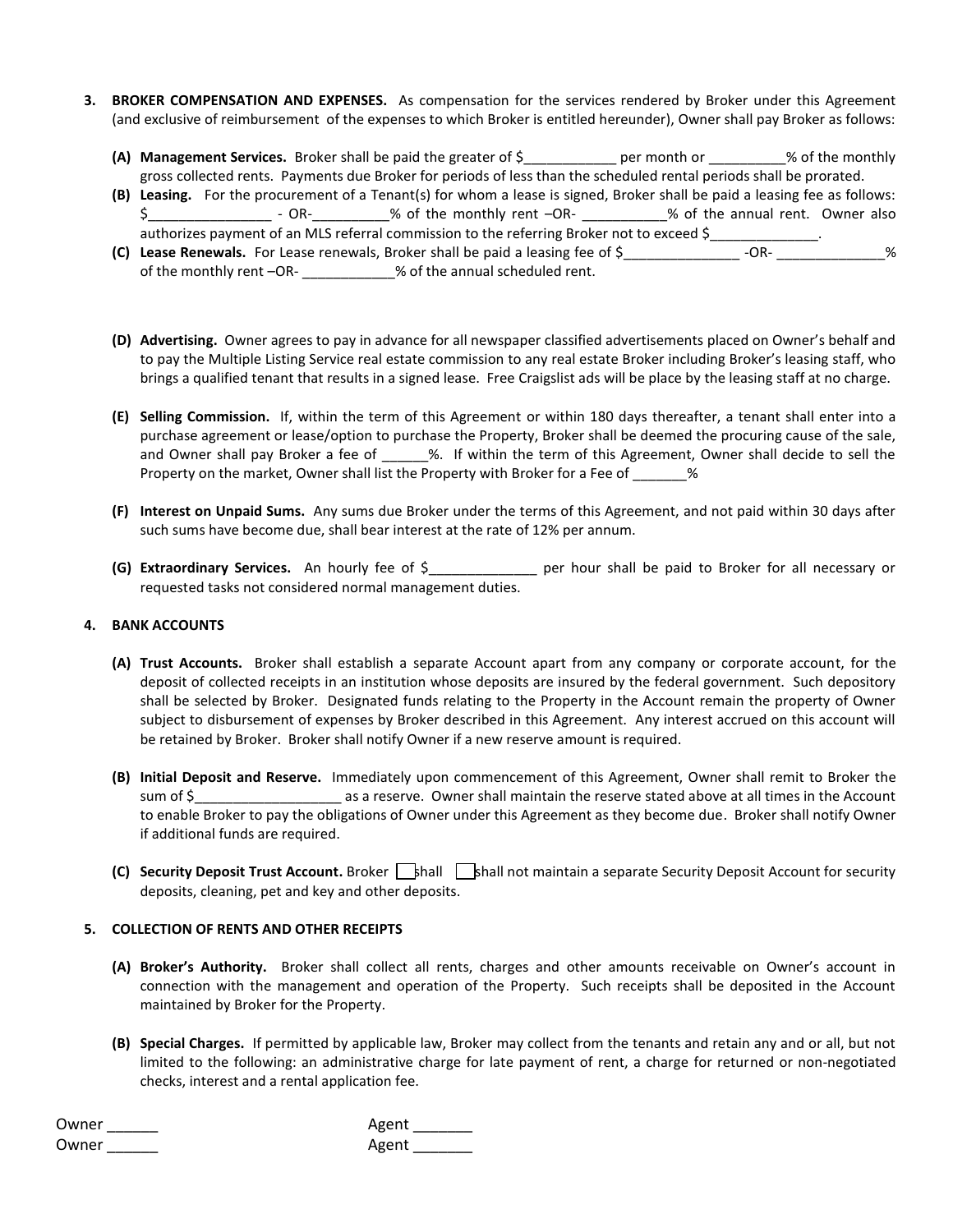**(C) Security Deposits.** Broker shall collect a security deposit and deposit it into the Account and disburse it in accordance with Idaho Code Title 6-321. Any interest earned on tenant security deposits shall be retained by Broker.

## **6. DISPURSEMENT OF RENTS OTHER RECEIPTS**

- **(A) Operating Expense.** From the Account, Broker is hereby authorized to pay or reimburse itself for all expenses and cost of operating the Property and for all other sums due Broker under this Agreement, including Broker compensation.
- **(B) Debt Service.** Owner shall give Broker advance written notice of at least 30 days to make any additional monthly or recurring payments (such as mortgage indebtedness, general taxes, special assessments or insurance premiums) out of Owner's proceeds from the Property. If the Owner notifies Broker to make such payments after the beginning of the term of this Agreement, Broker shall have the authority to name a new contingency reserve amount, and Owner shall maintain this new contingency reserve amount at all times in the Account.
- **(C) Net Proceeds.** To the extent that funds are available and after maintaining the cash contingency reserve amount as specified in Paragraph 3(B), Broker shall transmit the cash balances to Owner monthly.
- **7. BROKER IS NOT REQUIRED TO ADVANCE FUNDS.** If the balance of the Account is at any time insufficient to pay disbursements due and payable, Owner shall, not later than 10 days after notice, remit to Broker sufficient funds to cover the deficiency and replenish the contingency reserve. In no event shall Broker be required to use its own funds to pay such disbursements, nor shall Broker be required to advance any monies to Owner or to the Account. If Broker advances any monies in connection with the Property to pay any Owner expense, Owner shall reimburse Broker, including interest at a rate of 12% per annum, and Broker may deduct such amounts from any monies due Owner.

# **8. FINANCIAL AND OTHER REPORTS**

- **(A) Owner/IRS Relationship.** Owner is required to file all required Internal Revenue Service (IRS) forms and meet all IRS requirements.
- **(B) Reports.** Broker shall furnish Owner with a statement of cash receipts and disbursements from the operation of the Property monthly. In addition, Broker shall, on a mutually acceptable schedule, prepare and submit to Owner such other reports as are agreed on by both parties. Broker shall submit as required by the IRS at the conclusion of each calendar year a Form 1099 including the total income received from the Property.

## **9. LEASING AND RENTING**

- **(A) Broker's Authority.** Broker is authorized to negotiate, prepare and sign all leases, including all renewals and extensions of leases and to cancel and modify existing leases for Owner. All cost of leasing shall be paid out the Property Account. Leases are to be written on Broker's standard lease form.
- **(B) Enforcement of the Leases.** Broker is authorized to institute, in Owner's name, all legal actions or proceedings for the enforcement of any lease term, for the collection of rent or other income from the Property, or for the eviction or dispossession of the tenants or other persons from the Property. Broker is authorized to sign and serve such notices as Broker deems necessary for lease enforcement, including the collection of rent or other income. If Broker deems it necessary, Broker may retain an attorney of Broker's choice (unless Owner supplies Broker with the name of Owner's attorney). Owner shall pay all attorneys fees and court cost.
- **(C) Management/Maintenance Review.** Broker shall make management/maintenance reviews of the Property at the time of occupancy, when the tenant vacates and at such other times as Broker feels necessary or advisable and report matters concerning the condition of the Property to owner. In the event of Vacancy, Broker will take reasonable precautions to secure the Property.

## **10. REASONABLE MAINTENANCE AND REPAIR**

| Owner | Agent |  |  |
|-------|-------|--|--|
| Owner | Agent |  |  |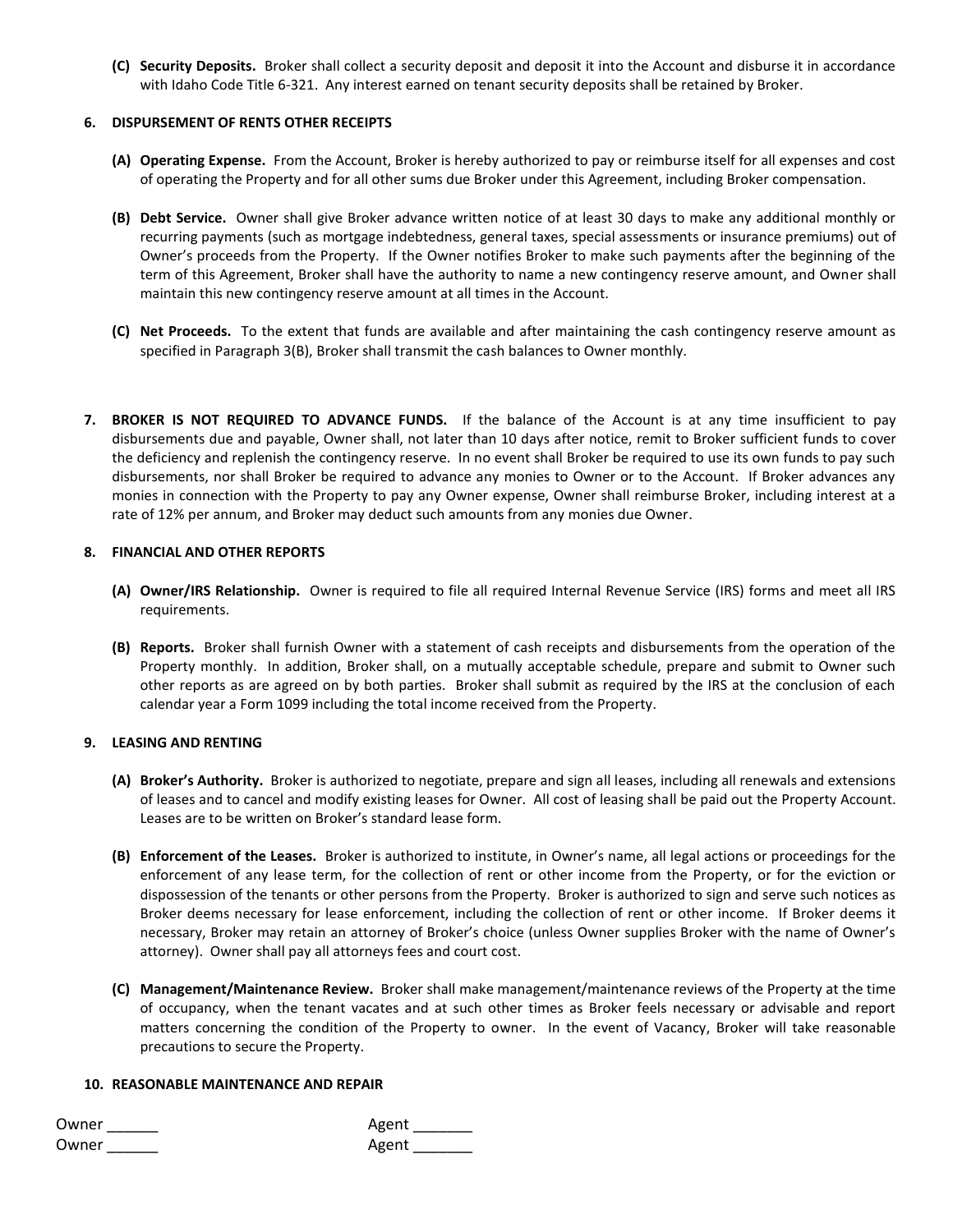- **(A) Ordinary/Emergency Maintenance Repair.** Broker shall make or cause to be made, through contracted services, employees or otherwise, all ordinary repairs and replacements reasonably necessary to preserve the Property in a habitable condition and for the operating efficiency of the Property, and all alterations required to comply with lease requirements, governmental regulations or insurance requirements. Any cost exceeding \$ \_\_\_\_\_\_\_\_\_\_\_\_\_\_\_\_\_\_\_ must be approved by Owner in advance except that in an emergency where repairs are immediately necessary for the preservation and safety of the Property, to avoid danger or life of Property, or to comply with federal, state or local law, such emergency repairs shall be made by Broker at Owner's expense without prior approval.
- **(B) Smoke Detectors.** At Owner's expense, smoke detectors will be installed on the Property in working condition in accordance with the law prior to the tenant's occupancy. During the occupancy, it shall be the tenant's responsibility to maintain all smoke detectors.
- **11. UTILITIES AND SERVICES.** Broker shall, in Owner's name and at Owner's expense, make contracts for electricity, gas or water and such other services as necessary or prudent for the operation of the Property. All utility charges and deposits shall be Owner's responsibility.

# **12. INSURANCE**

- **(A) Owner's Insurance.** Owner shall obtain and keep in force adequate insurance against damage and against liability for loss, damage or injury to property or persons which might arise out of the occupancy, management, operation or maintenance of the Property. The deductible required under such insurance policies shall be Owner's expense. Broker shall be covered as an additional insured on all liability insurance maintained with respect to the Property. Liability insurance shall be adequate to protect the interests of both Owner and Broker and in form, substance and amounts reasonably satisfactory to Broker, but not less than \$200,000 (two hundred thousand dollars). Owner shall provide Broker with proof of fire insurance policies in force and shall obtain adequate vandalism coverage for the Property. Owner shall furnish Broker with certificate evidencing fire and liability insurance or with duplicate copies of such policies within 15 days after the date of this Agreement. Such policies shall provide that notice of default or cancellation shall be sent to Broker as well as Owner and shall require a minimum of 30 days written notice to Broker before any cancellation of or changes to such policies.
- **(B) Tenant's Insurance.** Tenants shall shall not be required to obtain renter's insurance.
- **13. SAVE HARMLESS.** Owner shall indemnify, defend and save Broker harmless from all loss, investigation, suits, damage, cost, expense (including attorneys fees) liability or claims for personal injury or property damage incurred or occurring in, on or about the Property.
- **14. BROKER ASSUMES NO LIABILTY.** Broker assumes no liability for any damages, losses, or acts of omission by Tenant. Broker assumes no liability for any acts or omissions of Owner or previous Owners or previous brokers. Broker assumes no liability for default by any tenant. Broker assumes no liability for violations of environmental or other regulations which may become known during the term of this Agreement. Any such regulatory violations or hazards discovered by Broker shall be brought to the attention of Owner, and Owner shall promptly cure them. Broker shall not be liable in the event of bankruptcy or failure of the depository bank where Owner's funds are deposited.

## **15. OWNER'S RESPONSIBILITY FOR EXPENSES OF LITIGATION.**

**(A) Litigation and Compliance Expenses.** Owner shall pay all fines, penalties, or other expenses in connection with any claim, proceeding or suit involving an alleged violation of any law pertaining to fair employment, fair credit reporting, environmental protection, rent control taxes or fair housing, including illegal discrimination on the basis of race, sex, color, religion, national origin, physical handicap, familial status, elderliness or all other protected classes; provided, however, that Owner shall not be responsible to Broker for any such expenses if Broker is finally adjudged in a court of law to have personally, and not in a representative capacity, violated any such law. Nothing contained in the Agreement shall obligate Broker to employ legal counsel to represent Owner in any such proceeding or suit.

| Owner |  |  |
|-------|--|--|
| Owner |  |  |

Agent \_\_\_\_\_\_\_\_ Owner \_\_\_\_\_\_ Agent \_\_\_\_\_\_\_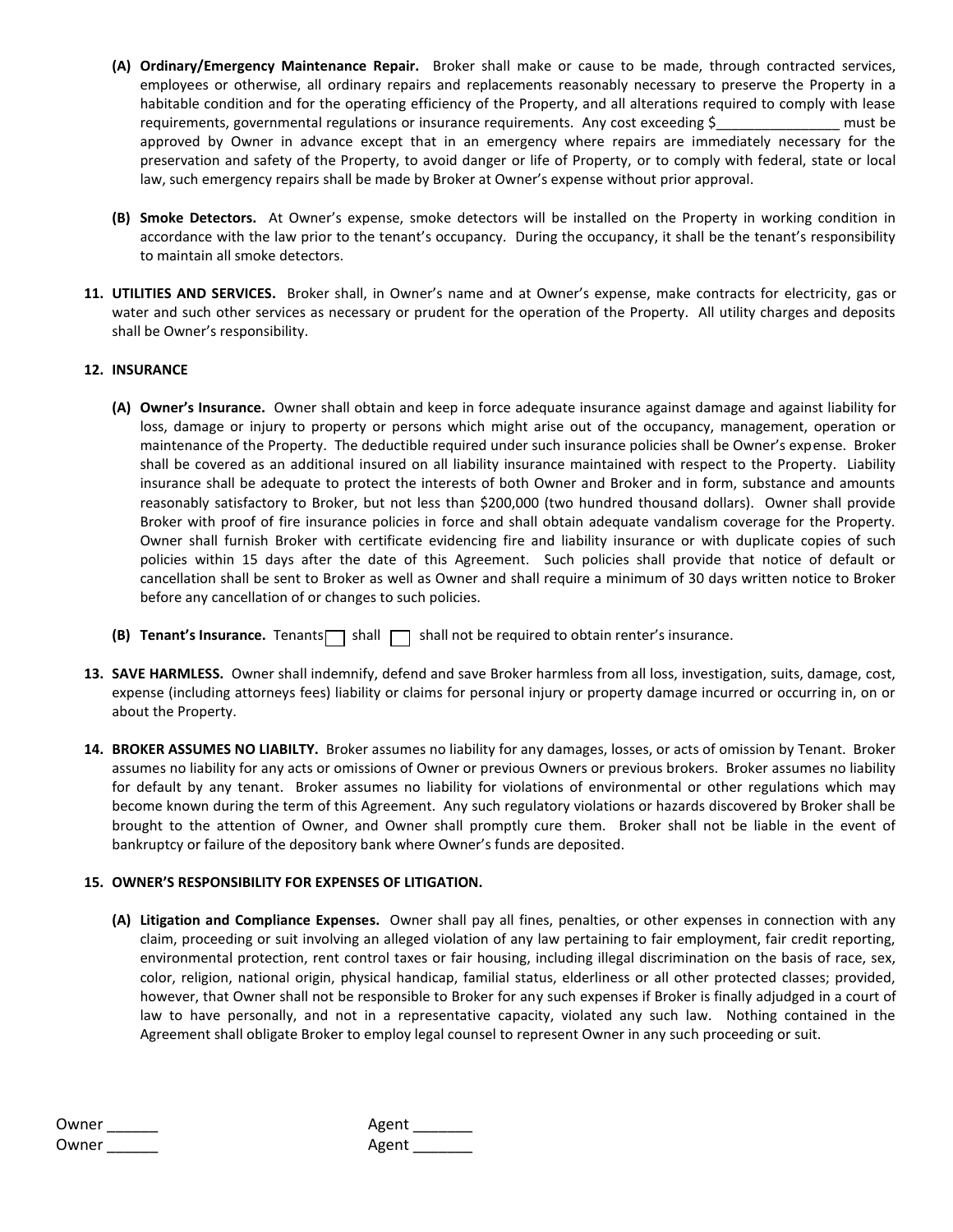**(B) Fees for Legal Advice.** Owner shall pay reasonable expenses incurred by Broker in obtaining legal advice regarding compliance with any law affecting the Property. If such expenditure also benefits other principals of Broker, Owner shall pay an apportioned amount of such expenses.

#### **16. REPRESENTATIONS**

- **(A) Owner Representations.** Owner represents and warrants: that Owner has full power and authority to enter into this Agreement; that there are no written or oral agreements affecting the Property other than disclosed tenant leases, copies of which have been furnished to Broker; that there are no recorded easements, restrictions, reservations or rights of way which adversely affect the use of the Property for the purposes intended under this Agreement; that the Property is zoned for the intended use; that all permits for the operation of the Property have been secured and are current; that the building and its construction and operation do not violate any applicable statues, laws, ordinances, rules, regulations, orders or the like; that the information supplied by Owner is dependable and accurate; and that any loans, notes, mortgages, dues or trust deeds are fully paid and are current without defaults.
- **(B) Multiple Listing Service.** No Multiple Listing Service or Association of REALTORS is a party to this Agreement and no Multiple Listing Service or Association of REALTORS sets, controls, recommends or suggests the amount of compensation for any service rendered pursuant to this Agreement.

#### **17. TERMINATION**

- **(A) Early Termination.** This Agreement may be terminated by Owner before the termination date specified in Paragraph 1(D) by written notice to Broker not less than 30 days prior to the termination date specified in such notice, together with a cancellation fee in the amount equal to the management fee for the remainder of the stated term of any existing lease agreement. For this purpose, the monthly management fee for the remainder of the stated term of the existing lease agreement shall be presumed to be the same as that of the last full calendar month prior to service of the notice of cancellation. In the event Owner directs Broker to transfer files and documents to a succeeding management company, Owner will pay Broker a transfer fee of \$\_\_\_\_\_\_\_\_\_\_\_\_\_\_. This Agreement may be terminated by Broker before the termination date specified in Paragraph 1(D) upon 30 days written notice to Owner. Within ten days of termination, Owner will pay Broker all monies due under this Agreement.
- **(B) Owner Responsible for Payments.** Upon termination of this Agreement, Owner shall assume the obligations of any contract or outstanding bill incurred by Broker under this Agreement. Broker may withhold funds for 30 days after the end of the month in which this Agreement is terminated in order to pay bills previously incurred but not yet invoiced and to close accounts. Broker shall deliver to Owner, within 30 days after the end of the month in which this Agreement is terminated, any balance of monies due Owner or tenant security deposits, or both, which were held by the Broker with respect to the Property, as well as a final accounting reflecting the balance of income and expenses with respect to the Property as of the date of termination or withdrawal. The security deposit will not be released unless all parties agree in writing to the transfer of the security deposit from the Broker's account to Owner.
- **18. INDEMNIFICATION SURVIVES TERMINATION.** All representations and warranties of the parties contained herein shall survive the termination of this Agreement. All provisions of this Agreement that require Owner to have insured or to defend, reimburse or indemnify Broker shall survive any termination. If Broker becomes involved in any proceeding or litigation by reason of having been Owner's Broker, such provisions shall apply as if this Agreement were still in effect.

#### **19. MISCELLANEOUS**

**(A) Rights Cumulative; No Waiver.** The exercise of any right or remedy provided in this Agreement shall not be an election of remedies, and each right and remedy shall be cumulative. The failure of either to this Agreement to insist at any time upon the strict observance or performance of any of the provisions of this Agreement, or to exercise any right or remedy provided in this Agreement, shall not be construed as a waiver of such right or remedy with respect to subsequent defaults. Every right and remedy provided in this Agreement may be exercised from time to time and as often as may be deemed expedient by the party exercising such right remedy.

| Owner |  |
|-------|--|
| Owner |  |

Agent \_\_\_\_\_\_\_\_ Agent \_\_\_\_\_\_\_\_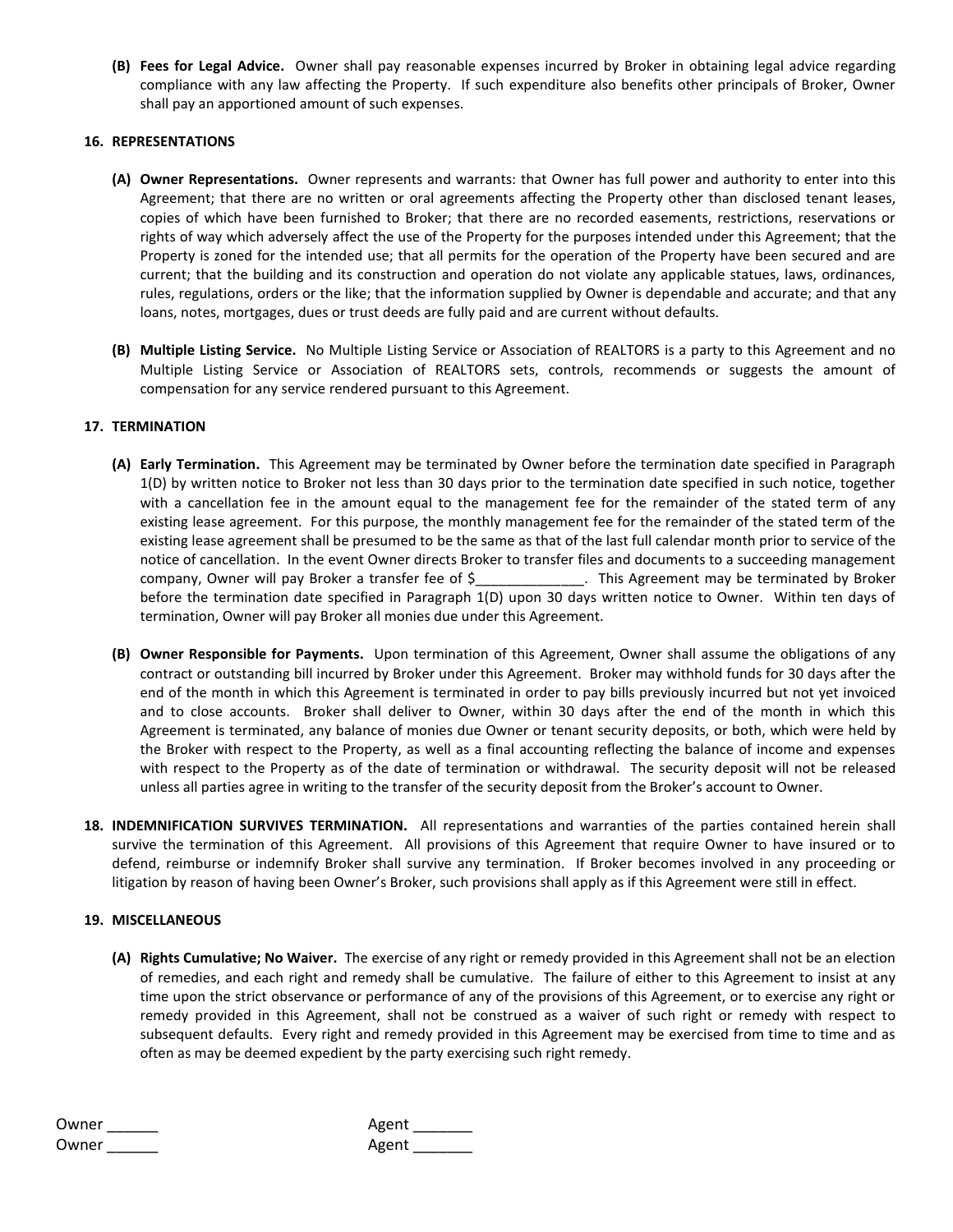- **(B) Agreement to Mediate.** All parties agree to engage in mediation through the Ada County Association of REALTORS prior to commencing any legal action. In any action or proceeding involving a dispute between the parties arising out of this Agreement, the prevailing party shall be entitled to receive from the other party court cost and reasonable attorneys fees to be determined by the court or arbitrator.
- **(C) Headings.** All headings and subheadings in this Agreement and in the accompanying List of Provisions are inserted only for convenience and ease of reference and are not to be considered in the construction of interpretation of any provision of this Agreement.
- **20. APPLICABLE LAW AND PARTIAL INVALIDITY.** The interpretation of this Agreement shall be governed by the laws of the State of Idaho. Any action arising under this Agreement shall be brought in state court in ADA County, Idaho. If any part of this Agreement shall be declared invalid or unenforceable, either party shall have the option to terminate this Agreement by written notice to the other party.
- **21. COMPLETE AGREEMENT.** This Agreement shall be binding upon the parties, and each of their respective heirs, executors, administrators, successors and assigns. No amendment is valid unless in writing and signed by the parties. There are no warranties or representations no herein contained.
- **22. FOREIGN INVESTMENTS IN REAL PROPERTY ACT (FIRPTA).** Pursuant to the Internal Revenue Code Section 1441, the deduction of a withholding tax on all fixed or determinable gross income shall be required of any non-resident alien individual, fiduciary, foreign partnership or foreign corporation unless exempt under provisions provided under said IRS Section. If Owner is a non-resident alien individual, fiduciary, foreign partnership or foreign corporation, Broker will require a written statement from either a CPA or U.S Tax Attorney. Owner is is not a non-resident alien individual, fiduciary, foreign partnership or foreign corporation.

| <b>BROKER:</b>                           | <b>OWNER:</b> |  |
|------------------------------------------|---------------|--|
| By<br><b>Authorized Agent for Broker</b> | Signature     |  |
| <b>Broker</b>                            | Signature     |  |

| Owner |  |
|-------|--|
| Owner |  |

Agent \_\_\_\_\_\_ Owner \_\_\_\_\_\_ Agent \_\_\_\_\_\_\_